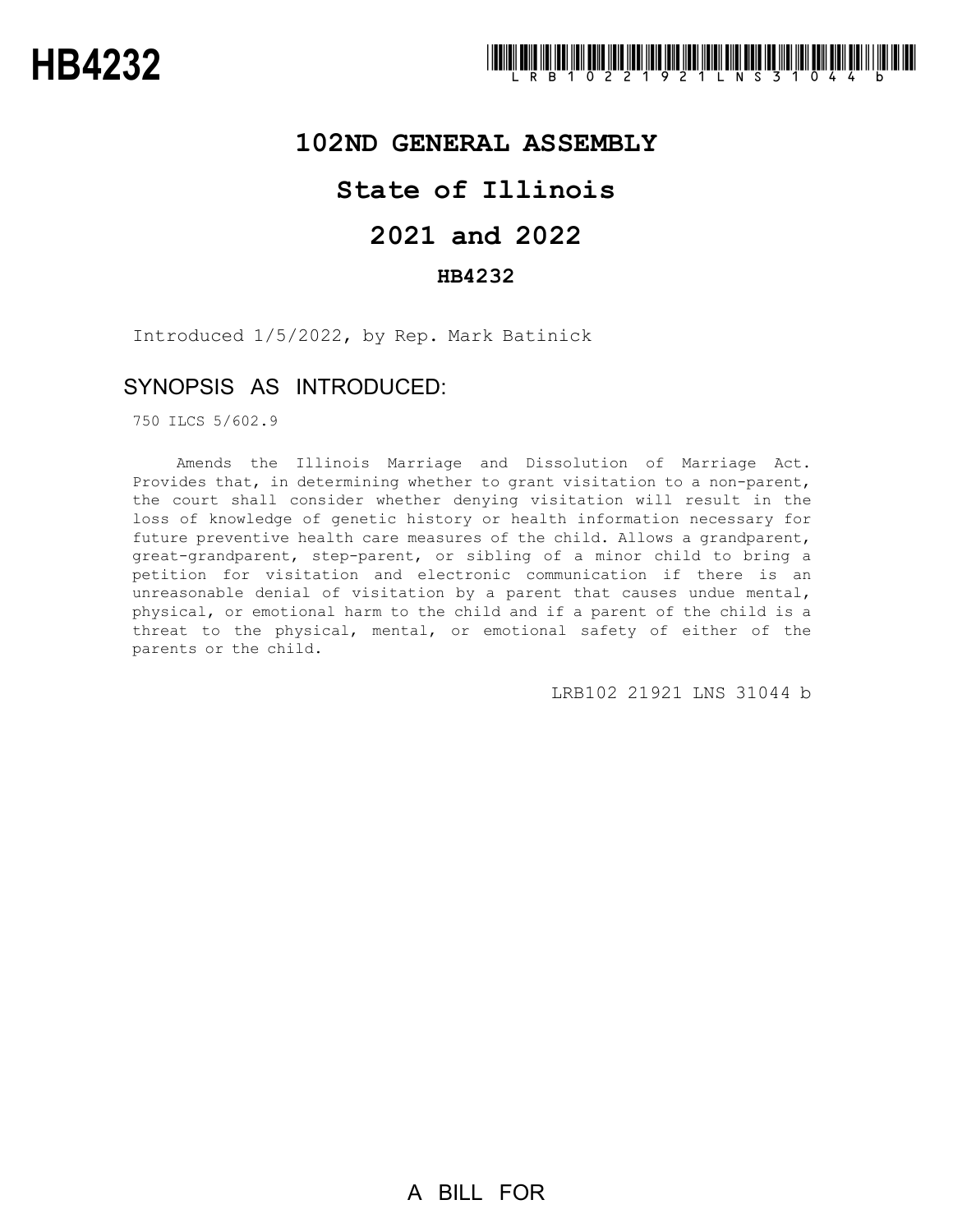1

AN ACT concerning civil law.

#### **Be it enacted by the People of the State of Illinois, represented in the General Assembly:** 2 3

Section 5. The Illinois Marriage and Dissolution of Marriage Act is amended by changing Section 602.9 as follows: 4 5

(750 ILCS 5/602.9) 6

Sec. 602.9. Visitation by certain non-parents. 7

(a) As used in this Section: 8

(1) "electronic communication" means time that a grandparent, great-grandparent, sibling, or step-parent spends with a child during which the child is not in the person's actual physical custody, but which is facilitated by the use of communication tools such as the telephone, electronic mail, instant messaging, video conferencing or other wired or wireless technologies via the Internet, or another medium of communication; 9 10 11 12 13 14 15 16

(2) "sibling" means a brother or sister either of the whole blood or the half blood, stepbrother, or stepsister of the minor child; 17 18 19

(3) "step-parent" means a person married to a child's parent, including a person married to the child's parent immediately prior to the parent's death; and 20 21 22

23

(4) "visitation" means in-person time spent between a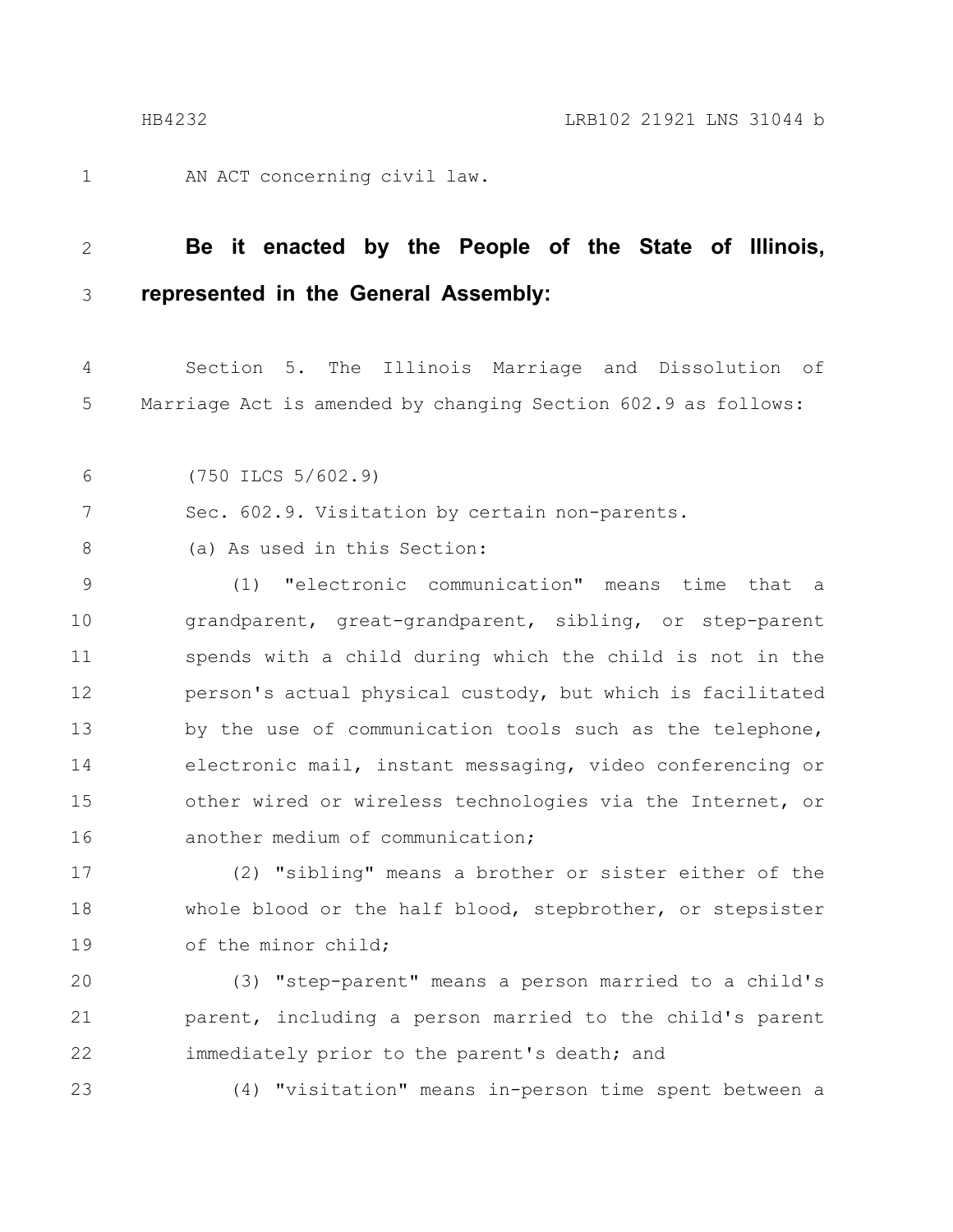child and the child's grandparent, great-grandparent, sibling, step-parent, or any person designated under subsection (d) of Section 602.7. In appropriate circumstances, visitation may include electronic communication under conditions and at times determined by the court. 1 2 3 4 5 6

7

(b) General provisions.

(1) An appropriate person, as identified in subsection (c) of this Section, may bring an action in circuit court by petition, or by filing a petition in a pending dissolution proceeding or any other proceeding that involves parental responsibilities or visitation issues regarding the child, requesting visitation with the child pursuant to this Section. If there is not a pending proceeding involving parental responsibilities or visitation with the child, the petition for visitation with the child must be filed in the county in which the child resides. Notice of the petition shall be given as provided in subsection (c) of Section 601.2 of this Act. 8 9 10 11 12 13 14 15 16 17 18 19

20

(2) This Section does not apply to a child:

(A) in whose interests a petition is pending under Section 2-13 of the Juvenile Court Act of 1987; or 21 22

(B) in whose interests a petition to adopt by an unrelated person is pending under the Adoption Act; or (C) who has been voluntarily surrendered by the parent or parents, except for a surrender to the 23 24 25 26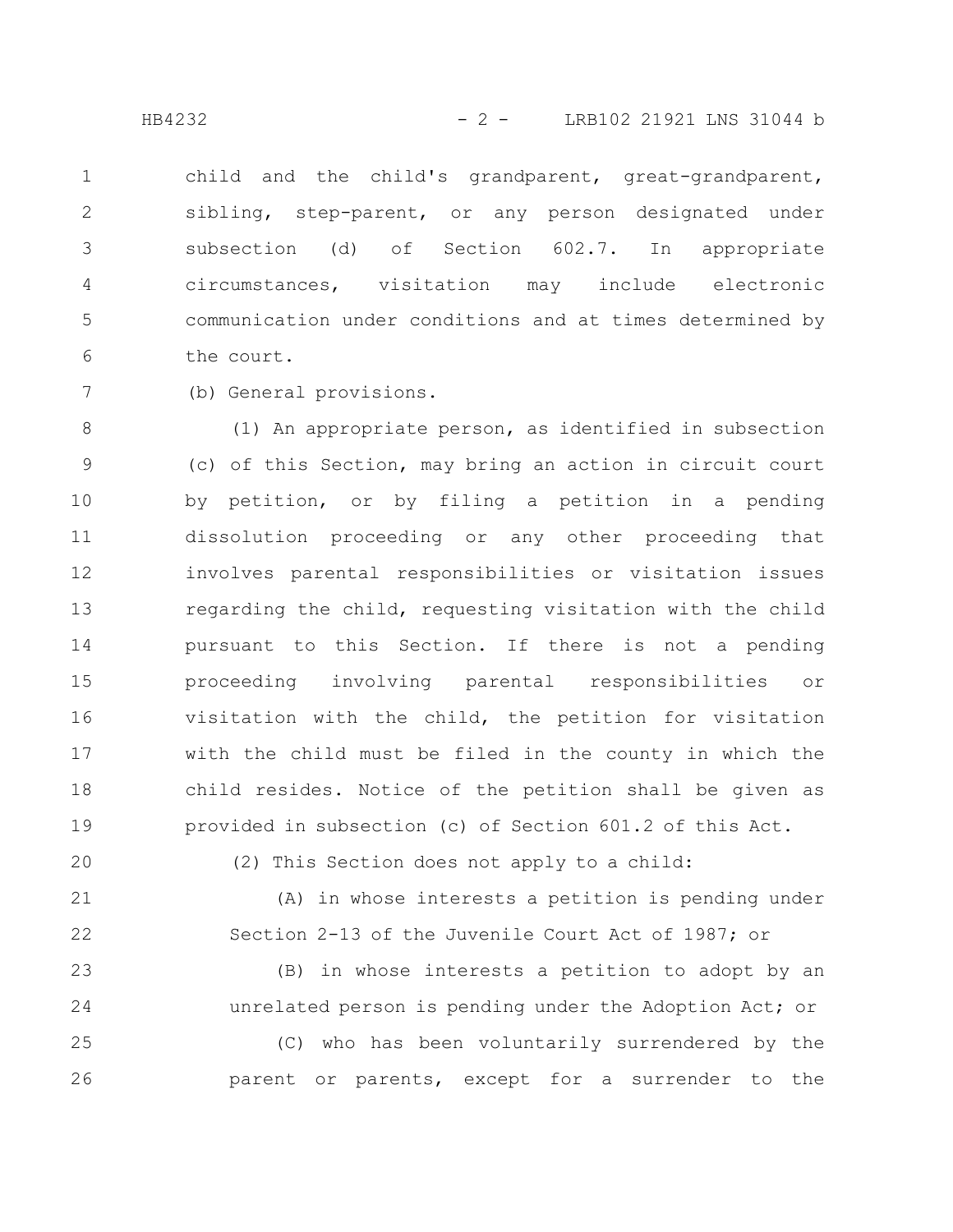1

2

Department of Children and Family Services or a foster care facility; or

(D) who has been previously adopted by an individual or individuals who are not related to the biological parents of the child or who is the subject of a pending adoption petition by an individual or individuals who are not related to the biological parents of the child; or 3 4 5 6 7 8

(E) who has been relinquished pursuant to the Abandoned Newborn Infant Protection Act. 9 10

(3) A petition for visitation may be filed under this Section only if there has been an unreasonable denial of visitation by a parent and the denial has caused the child undue mental, physical, or emotional harm. 11 12 13 14

(4) There is a rebuttable presumption that a fit parent's actions and decisions regarding grandparent, great-grandparent, sibling, or step-parent visitation are not harmful to the child's mental, physical, or emotional health. The burden is on the party filing a petition under this Section to prove that the parent's actions and decisions regarding visitation will cause undue harm to the child's mental, physical, or emotional health. 15 16 17 18 19 20 21 22

(5) In determining whether to grant visitation, the court shall consider the following: 23 24

(A) the wishes of the child, taking into account the child's maturity and ability to express reasoned 25 26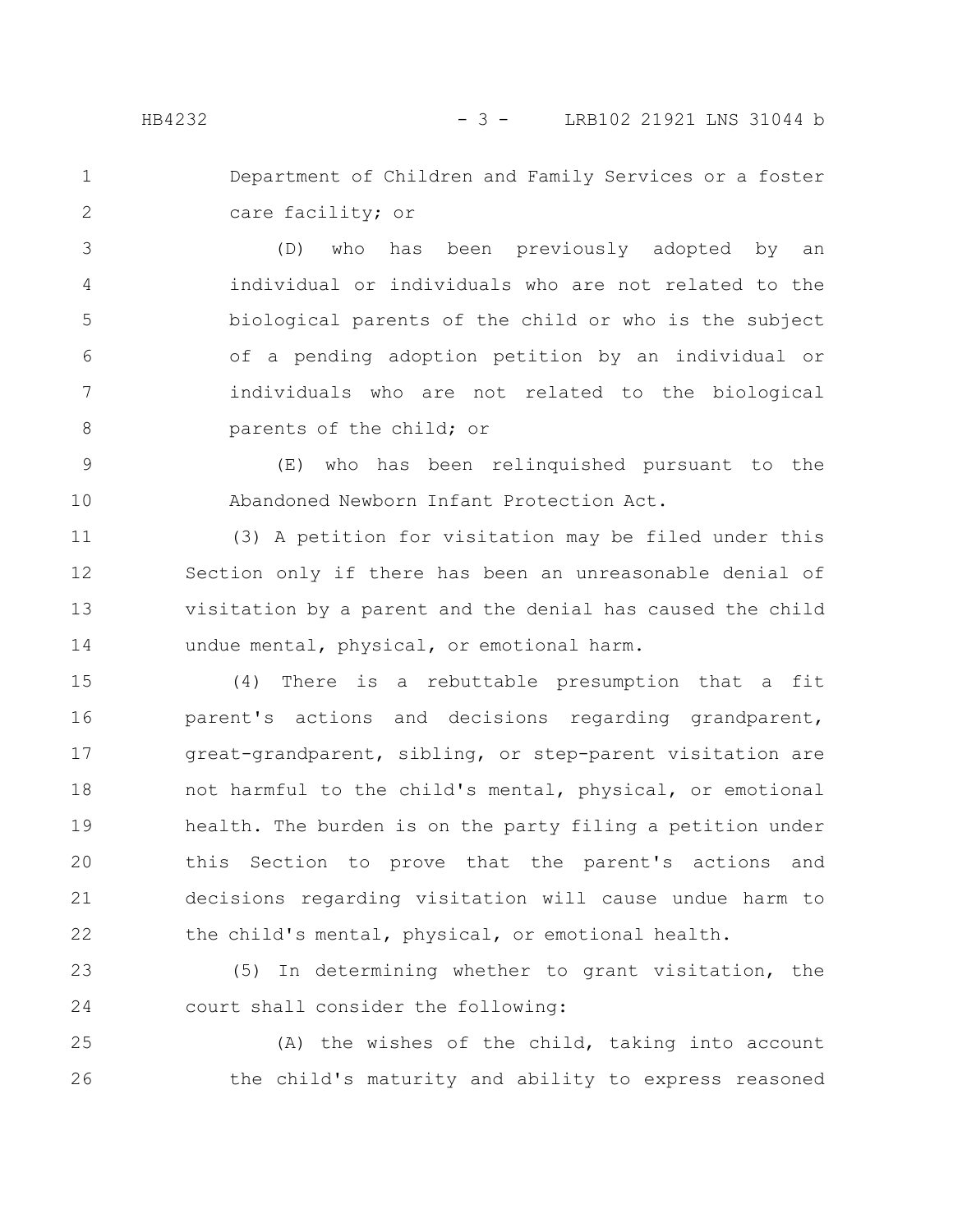HB4232 - 4 - LRB102 21921 LNS 31044 b

and independent preferences as to visitation; (B) the mental and physical health of the child; (C) the mental and physical health of the grandparent, great-grandparent, sibling, or step-parent; (D) the length and quality of the prior relationship between the child and the grandparent, great-grandparent, sibling, or step-parent; (E) the good faith of the party in filing the petition; (F) the good faith of the person denying visitation; (G) the quantity of the visitation time requested and the potential adverse impact that visitation would have on the child's customary activities; (H) any other fact that establishes that the loss of the relationship between the petitioner and the child is likely to unduly harm the child's mental, physical, or emotional health; and (I) whether visitation can be structured in a way to minimize the child's exposure to conflicts between the adults; and (J) whether denial of visitation will result in the loss of knowledge of genetic history or health information necessary for future preventive health care measures of the child. 1 2 3 4 5 6 7 8 9 10 11 12 13 14 15 16 17 18 19 20 21 22 23 24 25 26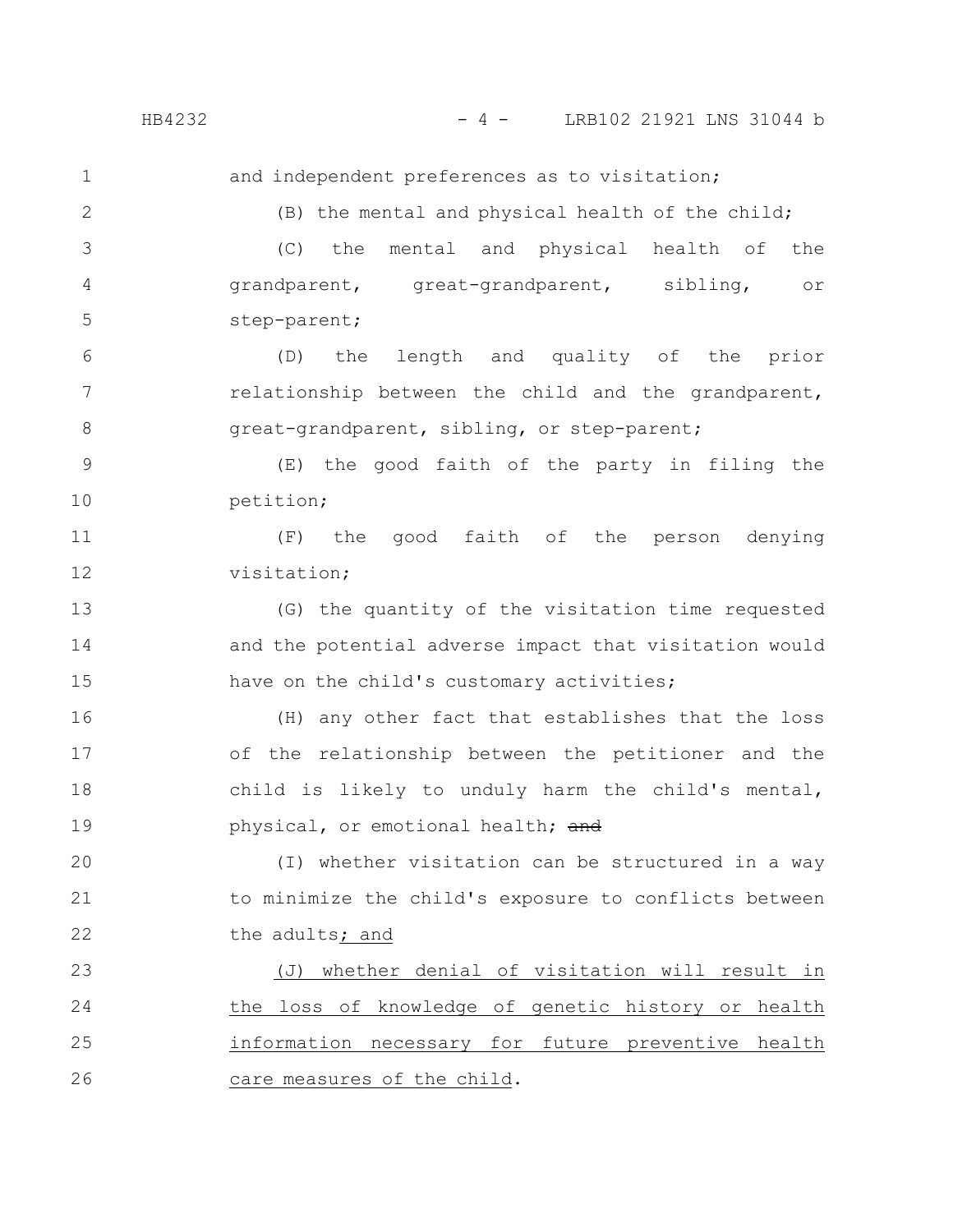HB4232 - 5 - LRB102 21921 LNS 31044 b

(6) Any visitation rights granted under this Section before the filing of a petition for adoption of the child shall automatically terminate by operation of law upon the entry of an order terminating parental rights or granting the adoption of the child, whichever is earlier. If the person or persons who adopted the child are related to the child, as defined by Section 1 of the Adoption Act, any person who was related to the child as grandparent, great-grandparent, or sibling prior to the adoption shall have standing to bring an action under this Section requesting visitation with the child. 1 2 3 4 5 6 7 8 9 10 11

(7) The court may order visitation rights for the grandparent, great-grandparent, sibling, or step-parent that include reasonable access without requiring overnight or possessory visitation. 12 13 14 15

(c) Visitation by grandparents, great-grandparents, step-parents, and siblings. 16 17

(1) Grandparents, great-grandparents, step-parents, and siblings of a minor child who is one year old or older may bring a petition for visitation and electronic communication under this Section if there is an unreasonable denial of visitation by a parent that causes undue mental, physical, or emotional harm to the child and if at least one of the following conditions exists: 18 19 20 21 22 23 24

(A) the child's other parent is deceased or has been missing for at least 90 days. For the purposes of 25 26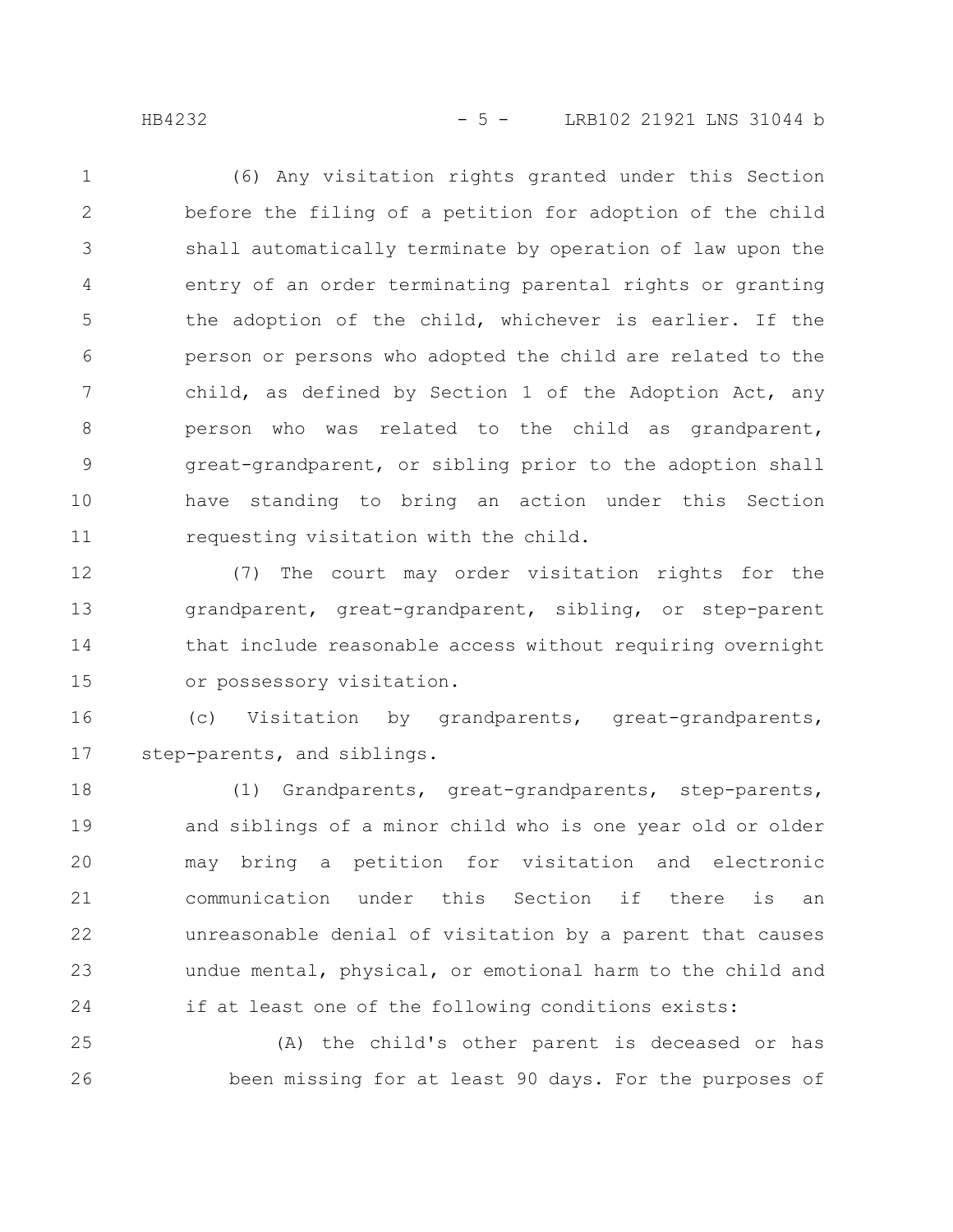this subsection a parent is considered to be missing if the parent's location has not been determined and the parent has been reported as missing to a law enforcement agency; or 1 2 3 4

(B) a parent of the child is incompetent as a matter of law; or 5 6

(C) a parent has been incarcerated in jail or prison for a period in excess of 90 days immediately prior to the filing of the petition; or 7 8 9

(D) the child's parents have been granted a dissolution of marriage or have been legally separated from each other or there is pending a dissolution proceeding involving a parent of the child or another court proceeding involving parental responsibilities or visitation of the child (other than an adoption proceeding of an unrelated child, a proceeding under Article II of the Juvenile Court Act of 1987, or an action for an order of protection under the Illinois Domestic Violence Act of 1986 or Article 112A of the Code of Criminal Procedure of 1963) and at least one parent does not object to the grandparent, great-grandparent, step-parent, or sibling having visitation with the child. The visitation of the grandparent, great-grandparent, step-parent, or sibling must not diminish the parenting time of the parent who is not related to the grandparent, 10 11 12 13 14 15 16 17 18 19 20 21 22 23 24 25 26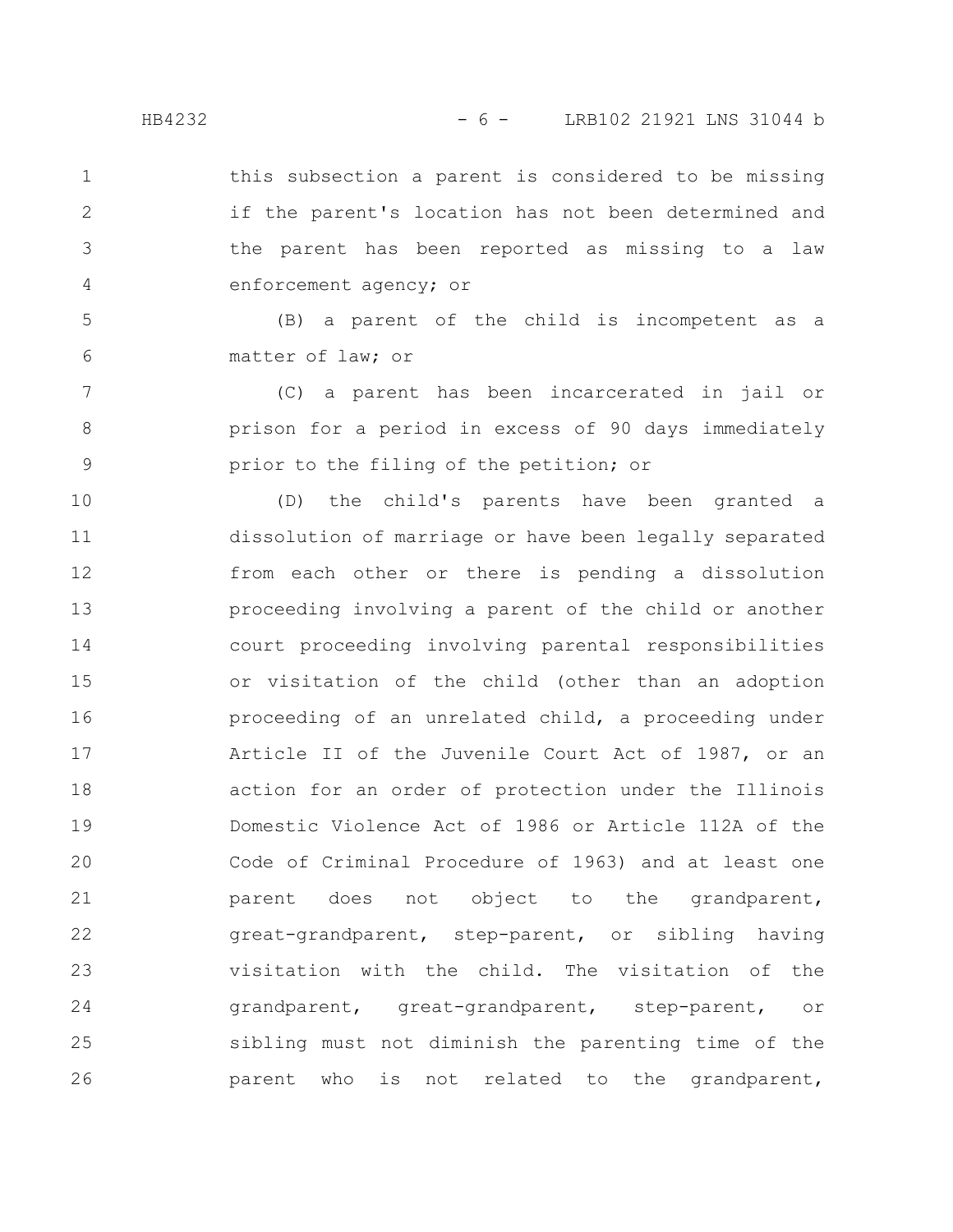great-grandparent, step-parent, or sibling seeking visitation; or 1 2

(E) (i) the child is born to parents who are not married to each other; (ii) the parents are not living together; (iii) the petitioner is a grandparent, great-grandparent, step-parent, or sibling of the child; and (iv) the parent-child relationship has been legally established. For purposes of this subdivision (E), if the petitioner is a grandparent or great-grandparent, the parent-child relationship need be legally established only with respect to the parent who is related to the grandparent or great-grandparent. For purposes of this subdivision (E), if the petitioner is a step-parent, the parent-child relationship need be legally established only with respect to the parent who is married to the petitioner or was married to the petitioner immediately before the parent's death; or 3 4 5 6 7 8 9 10 11 12 13 14 15 16 17 18

(F) a parent of the child is a threat to the physical, mental, or emotional safety of either of the parents or the child. 19 20 21

(2) In addition to the factors set forth in subdivision (b)(5) of this Section, the court should consider: 22 23 24

(A) whether the child resided with the petitioner for at least 6 consecutive months with or without a 25 26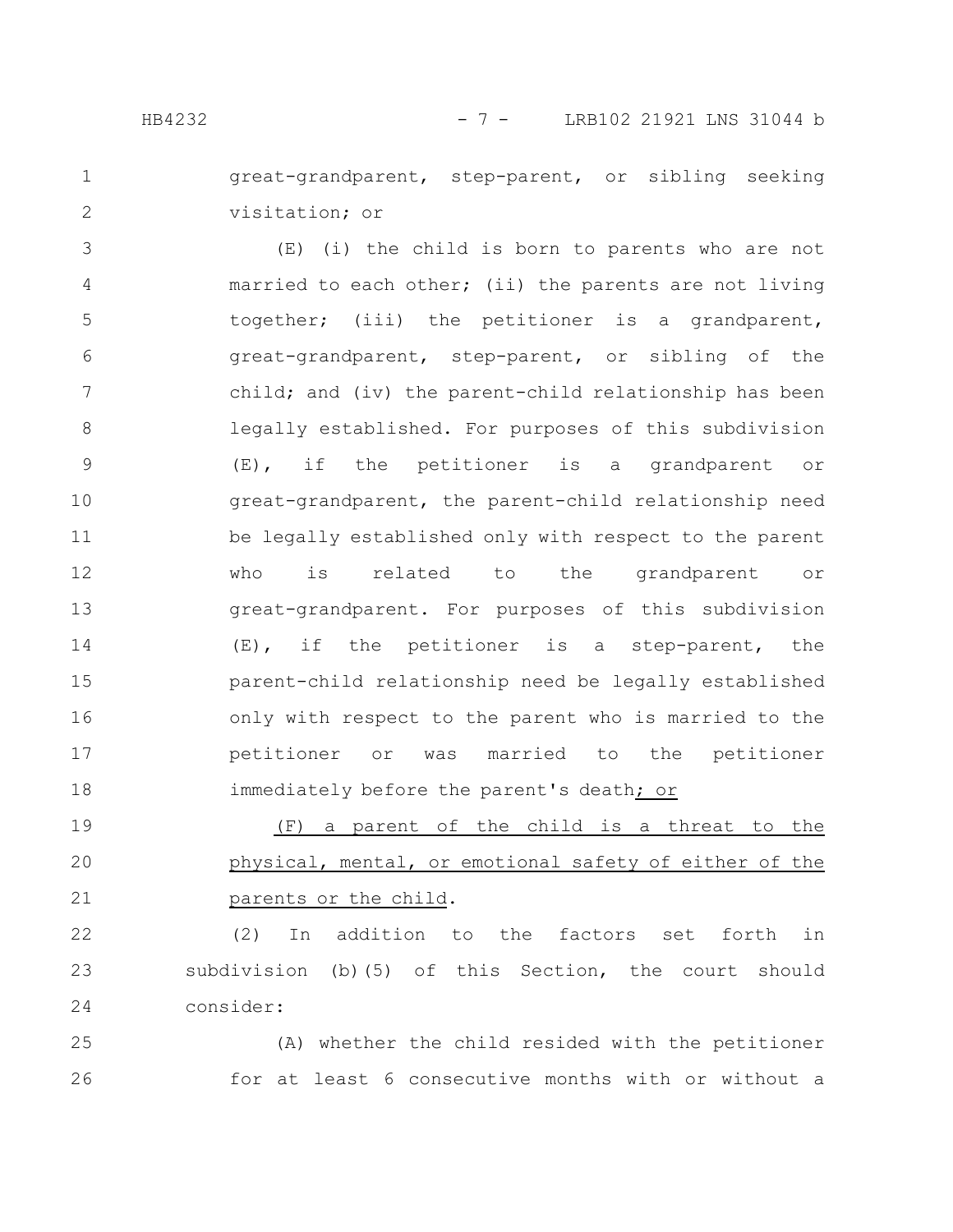2

3

4

parent present; 1

(B) whether the child had frequent and regular contact or visitation with the petitioner for at least 12 consecutive months; and

(C) whether the grandparent, great-grandparent, sibling, or step-parent was a primary caretaker of the child for a period of not less than 6 consecutive months within the 24-month period immediately preceding the commencement of the proceeding. 5 6 7 8 9

(3) An order granting visitation privileges under this Section is subject to subsections (c) and (d) of Section 603.10. 10 11 12

(4) A petition for visitation privileges may not be filed pursuant to this subsection (c) by the parents or grandparents of a parent of the child if parentage between the child and the related parent has not been legally established. 13 14 15 16 17

(d) Modification of visitation orders. 18

(1) Unless by stipulation of the parties, no motion to modify a grandparent, great-grandparent, sibling, or step-parent visitation order may be made earlier than 2 years after the date the order was filed, unless the court permits it to be made on the basis of affidavits that there is reason to believe the child's present environment may endanger seriously the child's mental, physical, or emotional health. 19 20 21 22 23 24 25 26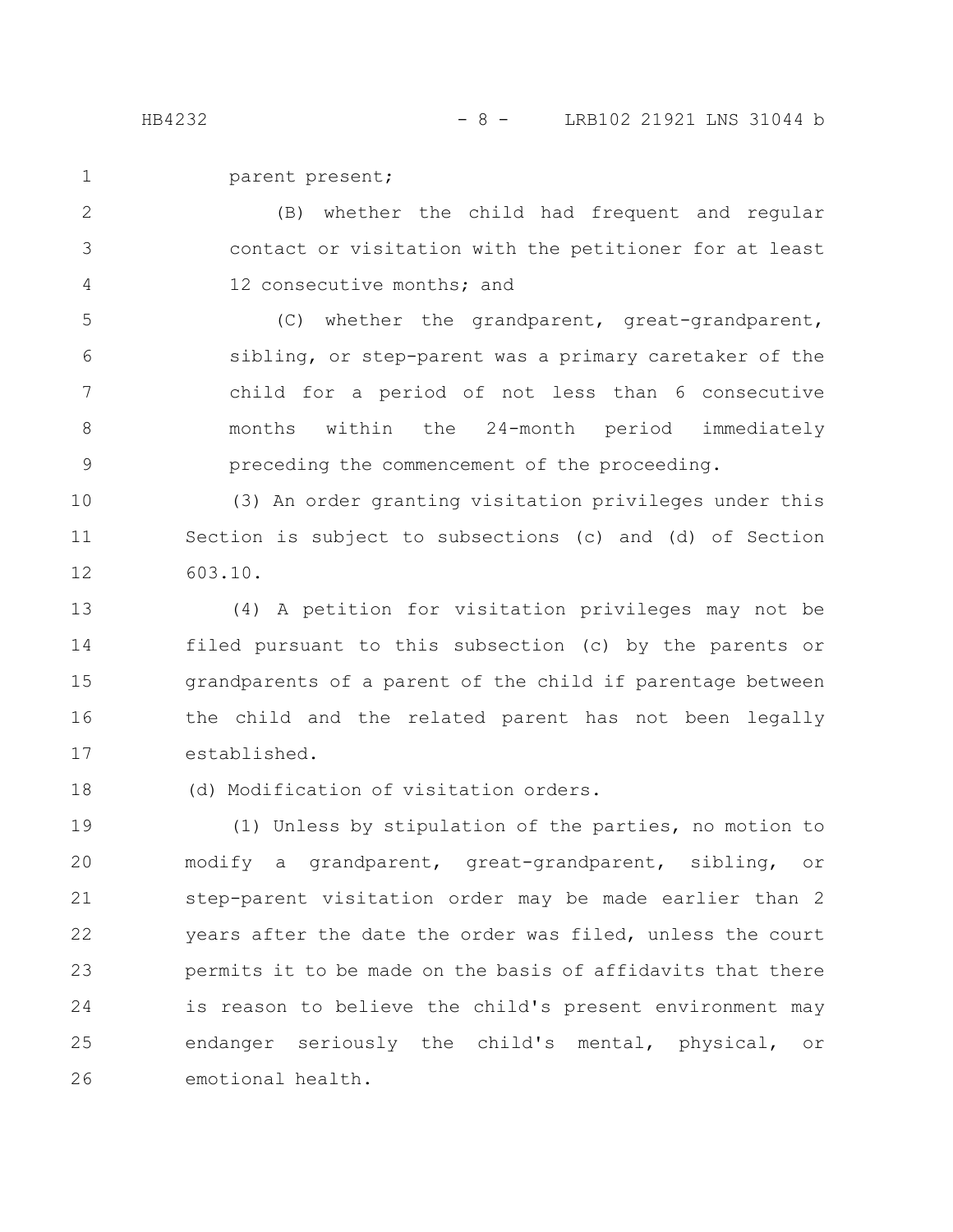(2) The court shall not modify an order that grants visitation to a grandparent, great-grandparent, sibling, or step-parent unless it finds by clear and convincing evidence, upon the basis of facts that have arisen since the prior visitation order or that were unknown to the court at the time of entry of the prior visitation order, that a change has occurred in the circumstances of the child or his or her parent, and that the modification is necessary to protect the mental, physical, or emotional health of the child. The court shall state in its decision specific findings of fact in support of its modification or termination of the grandparent, great-grandparent, sibling, or step-parent visitation. A child's parent may always petition to modify visitation upon changed circumstances when necessary to promote the child's best interests. 1 2 3 4 5 6 7 8 9 10 11 12 13 14 15 16

(3) Notice of a motion requesting modification of a visitation order shall be provided as set forth in subsection (c) of Section 601.2 of this Act. 17 18 19

(4) Attorney's fees and costs shall be assessed against a party seeking modification of the visitation order if the court finds that the modification action is vexatious and constitutes harassment. 20 21 22 23

(e) No child's grandparent, great-grandparent, sibling, or step-parent, or any person to whom the court is considering granting visitation privileges pursuant to subsection (d) of 24 25 26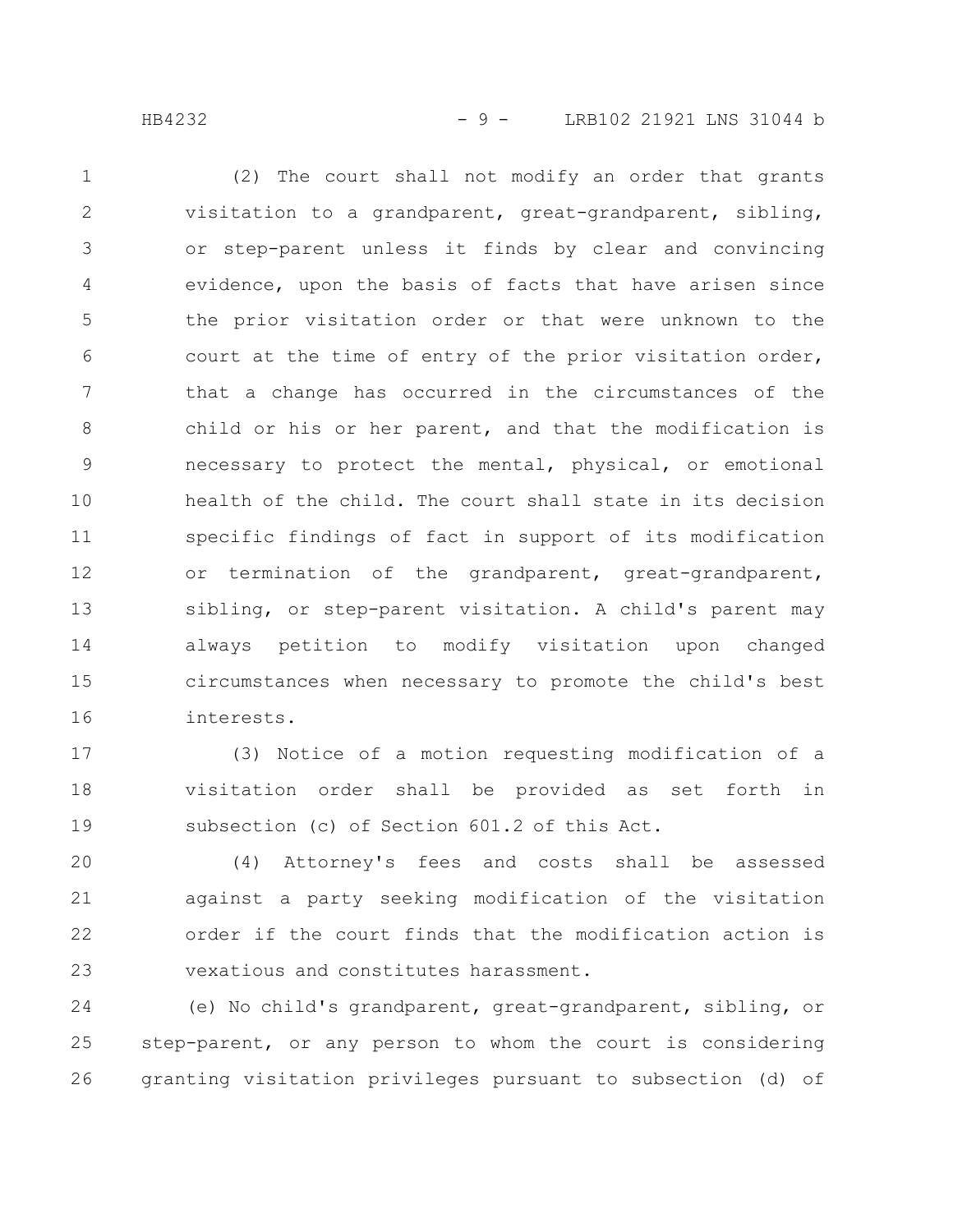Section 602.7, who was convicted of any offense involving an illegal sex act perpetrated upon a victim less than 18 years of age including, but not limited to, offenses for violations of Section 11-1.20, 11-1.30, 11-1.40, 11-1.50, 11-1.60, 11-1.70, or Article 12 of the Criminal Code of 1961 or the Criminal Code of 2012, is entitled to visitation while incarcerated or while on parole, probation, conditional discharge, periodic imprisonment, or mandatory supervised release for that offense, and upon discharge from incarceration for a misdemeanor offense or upon discharge from parole, probation, conditional discharge, periodic imprisonment, or mandatory supervised release for a felony offense. Visitation shall be denied until the person successfully completes a treatment program approved by the court. Upon completion of treatment, the court may deny visitation based on the factors listed in subdivision (b)(5) of this Section. 1 2 3 4 5 6 7 8 9 10 11 12 13 14 15 16

(f) No child's grandparent, great-grandparent, sibling, or step-parent, or any person to whom the court is considering granting visitation privileges pursuant to subsection (d) of Section 602.7, may be granted visitation if he or she has been convicted of first degree murder of a parent, grandparent, great-grandparent, or sibling of the child who is the subject of the visitation request. Pursuant to a motion to modify visitation, the court shall revoke visitation rights previously granted to any person who would otherwise be entitled to petition for visitation rights under this Section 17 18 19 20 21 22 23 24 25 26